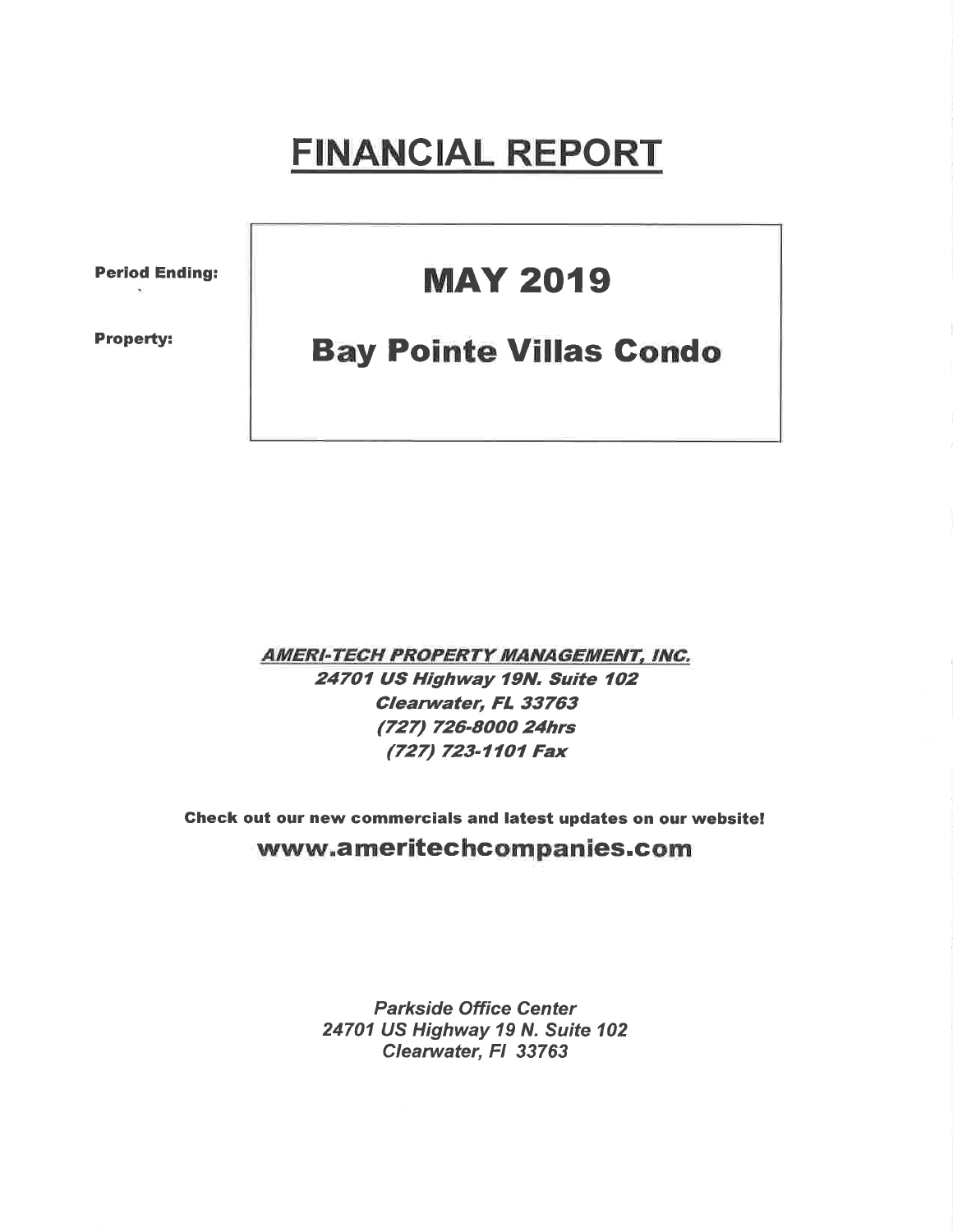It is the intent of Ameri-Tech Property Management services to produce a comprehensive self contained Financial Report, where as the validity and accuracy of the information being reported can be easily understood and substantiated. The following financial information is for Management purposes only in order to assist the association in financial planning. The attached financials have not been Audíted, Reviewed, or Compiled at this time by an independent CPA.

The information contained on this page will aid the reader in better understanding this Financial Report. Each report analysis listed below will be explained in clear detail. This will enable the reader to better understand the intent and purpose of each report, as well as render the current financial disposition of the Property or Association.

### TaþIe of Contents

| <b>Income Statement:</b>    | The accounting procedures have been prepared on a modified<br>cash basis. All income and expenses are posted on the<br>statement during the same period in which they were incurred.                        |
|-----------------------------|-------------------------------------------------------------------------------------------------------------------------------------------------------------------------------------------------------------|
| <b>Balance Sheet:</b>       | Financial information listed on the Balance Sheet will show all<br>assets and liabilities, such as available cash, deposits, reserve<br>accounts, loans and equity.                                         |
| <b>General Ledger:</b>      | The General Ledger details all of the financial activity performed<br>in a given period to provide the reader with a detailed<br>explanation on each and every entry made for the period being<br>reported. |
| <b>Delinquent Owners:</b>   | This report will list all Delinquent Owners and the current<br>balance due.                                                                                                                                 |
| <b>Prepaid Owners:</b>      | This report will list all Prepaid Members.                                                                                                                                                                  |
| <b>Disbursement Report:</b> | This report will list all checks disbursed for the period being<br>reported, along with copies of all invoices paid.                                                                                        |
|                             | <b>Reconciliation Report:</b> This report with the actual bank statements shall reconcile the<br>account statements for the period being reported.                                                          |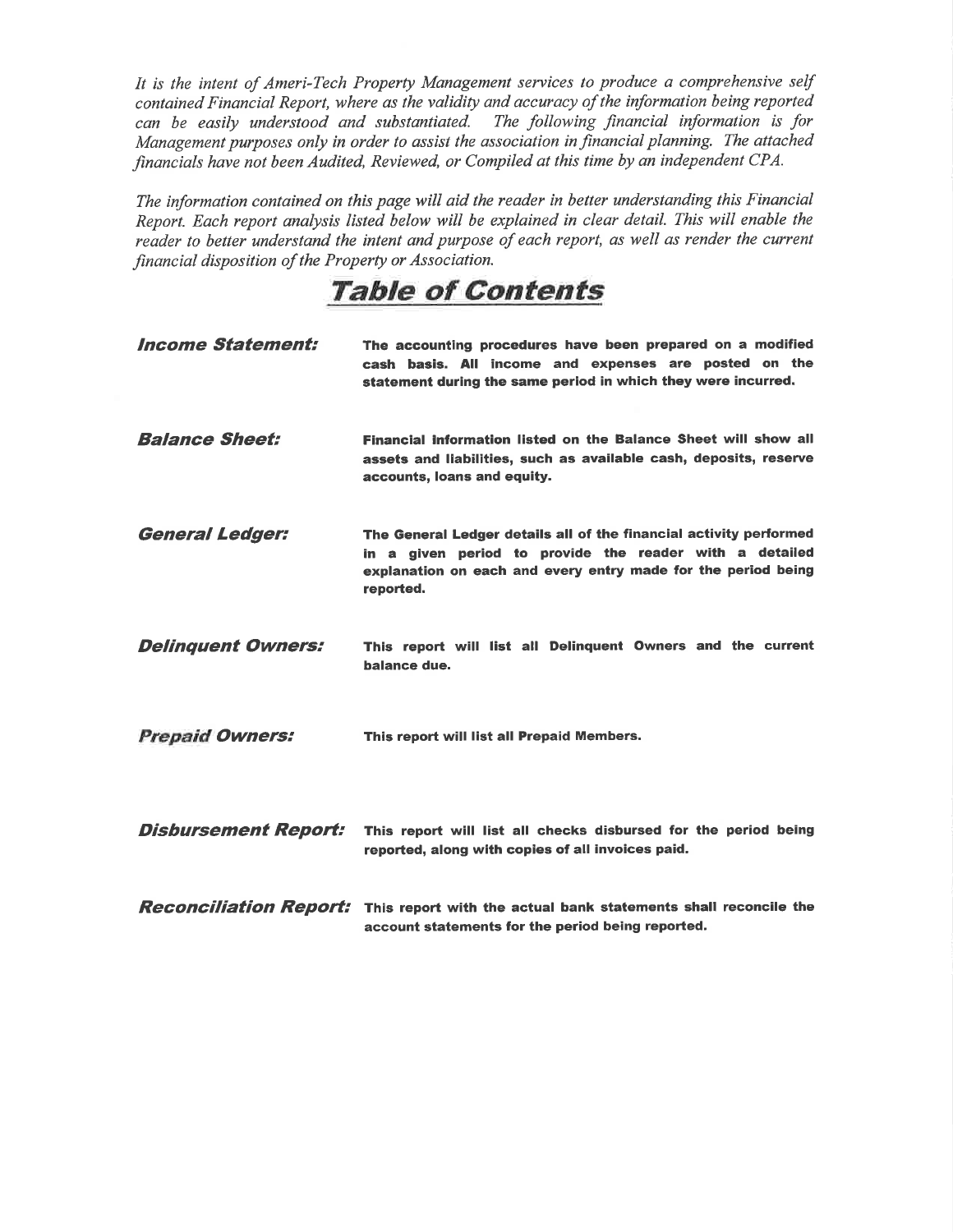

#### Income Statement - Operating

Bay Pointe Villas Condo Assn. Inc.

05/31/2019

Date: 6/3/2019 Time: 12:55 pm

Page: 1

|                       |                                     |            | <b>Current Period</b> |                          | Year-to-date             |                | Annual      |                 |
|-----------------------|-------------------------------------|------------|-----------------------|--------------------------|--------------------------|----------------|-------------|-----------------|
| <b>Description</b>    |                                     | Actual     | <b>Budget</b>         | Variance:                | Actual                   | <b>Budget</b>  | Variance    | <b>Budget</b>   |
|                       |                                     |            |                       |                          |                          |                |             |                 |
| <b>REVENUE</b>        |                                     |            |                       |                          |                          |                |             |                 |
| 4010                  | Unit Maintenance Fees               | \$9,660.00 | \$9,660.00            | \$-                      | \$48,937.38              | \$48,300.00    | \$637.38    | \$115,920.00    |
| 4400                  | Operating Interest Income           | 0.20       | ٠                     | 0.20                     | 1.11                     | $\blacksquare$ | 1.11        |                 |
| 4500                  | Application Income                  | 50.00      |                       | 50.00                    | 175.00                   |                | 175.00      |                 |
| 4800                  | Misc Income                         | 1,340.00   | ÷                     | 1,340.00                 | 2,747.12                 | ÷              | 2,747.12    |                 |
| <b>Total REVENUE</b>  |                                     | 11,050.20  | 9,660.00              | 1,390.20                 | 51,860.61                | 48,300.00      | 3,560.61    | 115,920.00      |
| <b>EXPENSES</b>       |                                     |            |                       |                          |                          |                |             |                 |
| <b>ADMINISTRATIVE</b> |                                     |            |                       |                          |                          |                |             |                 |
| 5010                  | <b>Copies/Printing Supplies</b>     | 73.20      | 125.00                | 51.80                    | 701.20                   | 625.00         | (76.20)     | 1,500.00        |
| 5300                  | Insurance                           | 3,548.10   | 2,750.00              | (798.10)                 | 17,730.94                | 13,750.00      | (3,980.94)  | 33,000.00       |
| 5600                  | Corporate Report Fee                |            | 5.00                  | 5.00                     | 80.00                    | 25.00          | (55.00)     | 60.00           |
| 5610                  | <b>Bureau Fees</b>                  | ×          | 7.67                  | 7.67                     | ÷                        | 38.35          | 38.35       | 92.00           |
| 5800                  | Management Fee                      | 650.00     | 650.00                | ЭY                       | 3,250.00                 | 3,250.00       |             | 7,800.00        |
| 5900                  | Legal                               |            | 50.00                 | 50.00                    | 401.50                   | 250.00         | (151.50)    | 600.00          |
| 5910                  | Accounting/Tax Returns              |            | 27.08                 | 27.08                    | 325.00                   | 135.40         | (189.60)    | 325.00          |
| 6210                  | Pool Permit                         |            | 14.58                 | 14.58                    | 175.00                   | 72.90          | (102.10)    | 175.00          |
|                       | <b>Total ADMINISTRATIVE</b>         | 4,271.30   | 3,629.33              | (641.97)                 | 22,663.64                | 18,146.65      | (4, 516.99) | 43,552.00       |
|                       | <b>GROUNDS MAINTENANCE</b>          |            |                       |                          |                          |                |             |                 |
| 5400                  | Lawn Service Contract               | 1,700.00   | 850.00                | (850.00)                 | 4,250.00                 | 4,250.00       |             | 10,200.00       |
| 5420                  | Trees                               | ×          | 83.33                 | 83.33                    | ×                        | 416.65         | 416.65      | 1,000.00        |
|                       | <b>Total GROUNDS MAINTENANCE</b>    | 1,700.00   | 933.33                | (766.67)                 | 4,250.00                 | 4,666.65       | 416.65      | 11,200.00       |
|                       | <b>BUILDING MAINTENANCE</b>         |            |                       |                          |                          |                |             |                 |
| 6100                  | <b>Building Maintenance</b>         | 100.00     | 446.67                | 346.67                   | 854.73                   | 2,233.35       | 1,378.62    | 5,360.00        |
| 6120                  | Miscellaneous Materials             |            | 41.67                 | 41.67                    | $\overline{\phantom{a}}$ | 208.35         | 208.35      | 500.00          |
| 6200                  | Pool Contract                       | Ω          | 295.00                | 295.00                   | 1,180.00                 | 1,475.00       | 295.00      | 3,540.00        |
| 6205                  | Pool Repairs/Maintenance            | 616.27     | 66.67                 | (549.60)                 | 666.27                   | 333.35         | (332.92)    | 800.00          |
|                       | <b>Total BUILDING MAINTENANCE</b>   | 716.27     | 850.01                | 133.74                   | 2,701.00                 | 4,250.05       | 1,549.05    | 10,200.00       |
|                       | UTILITY EXPENSES                    |            |                       |                          |                          |                |             |                 |
| 7000                  | Electric                            | 224.24     | 226.67                | 2.43                     | 1,201.09                 | 1,133.35       | (67.74)     | 2,720.00        |
| 7001                  | Water and Sewer                     | ε          | 1,250.00              | 1,250.00                 | 4,574.83                 | 6,250.00       | 1,675.17    | 15,000.00       |
| 7002                  | <b>Trash Removal</b>                | 225.00     | 225.00                | ٠                        | 1,125.00                 | 1,125.00       |             | 2,700.00        |
| 7006                  | Cable Service                       | 974.07     | 975.25                | 1.18                     | 4,874.23                 | 4,876.25       | 2.02        | 11,703.00       |
|                       | <b>Total UTILITY EXPENSES</b>       | 1,423.31   | 2,676.92              | 1,253.61                 | 11,775.15                | 13,384.60      | 1,609.45    | 32,123.00       |
|                       | <b>NON OPERATING EXPENSES</b>       |            |                       |                          |                          |                |             |                 |
| 9010                  | Reserves- Painting                  | 272.75     | 272.75                |                          | 1,363.25                 | 1,363.75       | 0.50        | 3,273.00        |
| 9030                  | Reserves-Roof                       | 1,183.33   | 1,183.33              |                          | 5,916.65                 | 5,916.65       |             | 14,200.00       |
| 9060                  | Reserves- Pool                      | 76.33      | 76.33                 |                          | 381.65                   | 381.65         |             | 916.00          |
| 9100                  | Deferred Maintenance                | 38.00      | 38.00                 | $\overline{\phantom{a}}$ | 190.00                   | 190.00         | ×.          | 456.00          |
|                       |                                     |            |                       |                          |                          |                |             |                 |
|                       | <b>Total NON OPERATING EXPENSES</b> | 1,570.41   | 1,570.41              | ÷                        | 7,851.55                 | 7,852.05       | 0.50        | 18,845.00       |
| <b>Total EXPENSES</b> |                                     | \$9,681.29 | \$9,660.00            | (\$21.29)                | \$49,241.34              | \$48,300.00    | (\$941.34)  | \$115,920.00    |
|                       | <b>COMBINED NET INCOME</b>          | \$1,368.91 | \$-                   | \$1,368.91               | \$2,619.27               | \$-            | \$2,619.27  | $\mathcal{S}$ - |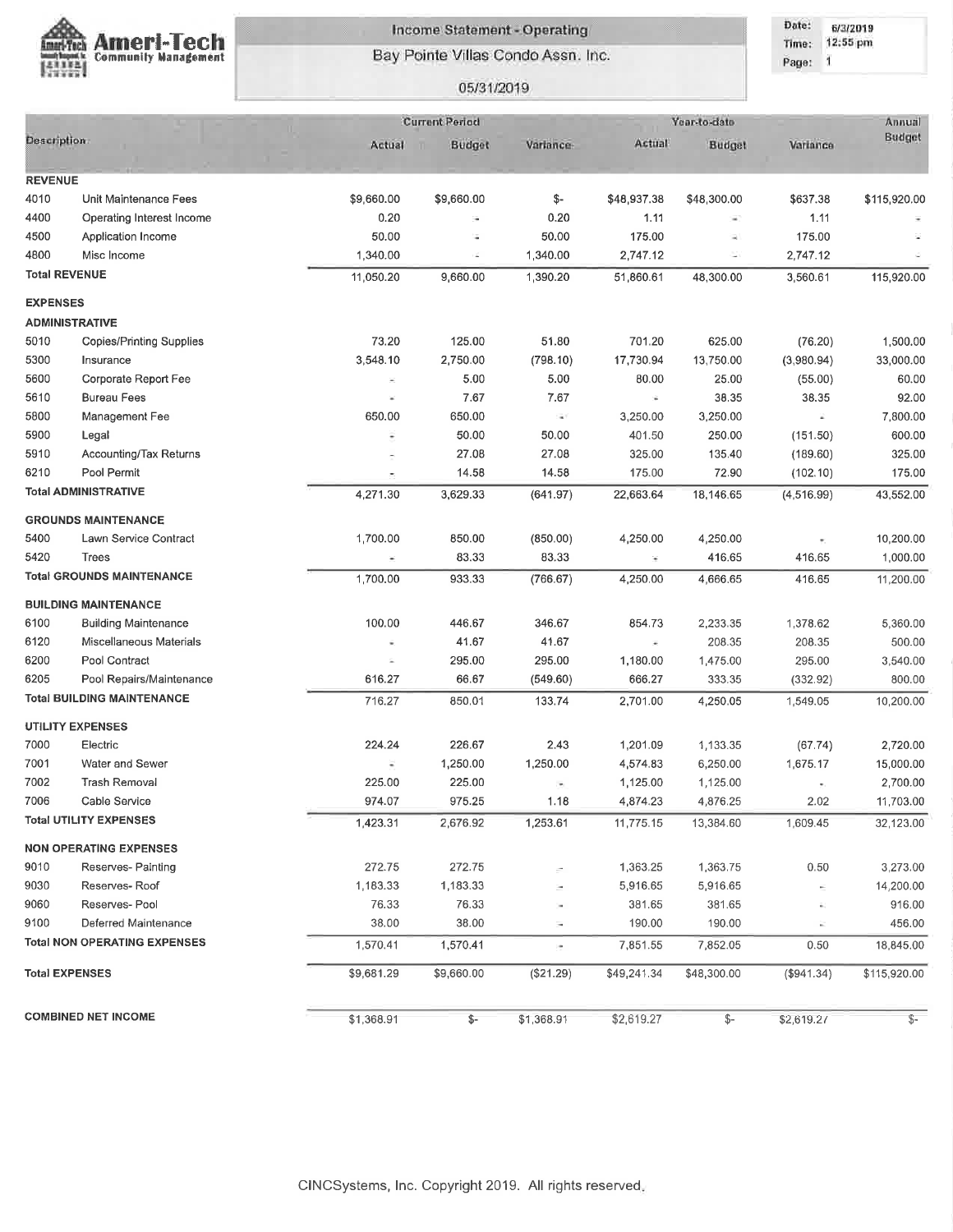

#### Income Statement Summary - Operating Bay Pointe Villas Condo Assn. Inc. Fiscal Period: May 2019

Date: 6/3/2019

Time: 12:55 pm Page: 1

| iccount                            |             | January              | February                 | March                    | April                    | May                      | June          | July |                          | August September | October                  | November             | December                 | Total       |
|------------------------------------|-------------|----------------------|--------------------------|--------------------------|--------------------------|--------------------------|---------------|------|--------------------------|------------------|--------------------------|----------------------|--------------------------|-------------|
| <b><i>LEVENUE</i></b>              |             |                      |                          |                          |                          |                          |               |      |                          |                  |                          |                      |                          |             |
| 010 Unit Maintenance Fees          |             | 9,890.00             | 9,990.00                 | 10,502.38                | 8,895,00                 | 9,660.00                 |               | 2    |                          |                  |                          |                      | ×,                       | \$48,937.38 |
| 400 Operating Interest Income      |             | 0.20                 | 0.23                     | 0.23                     | 0.25                     | 0.20                     |               |      |                          |                  |                          |                      |                          | 1.11        |
| 500 Application Income             |             | 50.00                | 50.00                    | ×                        | 25.00                    | 50.00                    |               |      |                          |                  |                          |                      | ÷                        | 175.00      |
| 800 Misc Income                    |             | 893.78               | $\overline{\phantom{a}}$ | 513.34                   | $\overline{\phantom{a}}$ | 1,340.00                 |               | 9    | $\sim$                   | ×                | ۰                        | Ξ                    | ×.                       | 2,747.12    |
| otal REVENUE                       |             | 10,833.98            | 10,040.23                | 11,015.95                | 8,920.25                 | 11,050.20                | $\bullet$     | ۰    | $\sim$                   | $\bullet$        | $\tilde{\phantom{a}}$    | ×                    | ×                        | 51,860.61   |
| <b>EXPENSES</b>                    |             |                      |                          |                          |                          |                          |               |      |                          |                  |                          |                      |                          |             |
| <b>IDMINISTRATIVE</b>              |             |                      |                          |                          |                          |                          |               |      |                          |                  |                          |                      |                          |             |
| 010 Copies/Printing Supplies       |             | 206.00               | 127.00                   | 178.00                   | 117.00                   | 73.20                    |               |      |                          |                  |                          |                      |                          | 701.20      |
| 300 Insurance                      |             | 2,291.96             | 2,291.96                 | 2,291.96                 | 7,306.96                 | 3,548.10                 |               |      |                          |                  |                          |                      |                          | 17,730.94   |
| 600 Corporate Report Fee           |             | $\ddot{\phantom{1}}$ | 80.00                    | 99                       | $\overline{\phantom{a}}$ |                          |               |      |                          |                  |                          |                      |                          | 80.00       |
| 800 Management Fee                 |             | 650.00               | 650.00                   | 650.00                   | 650.00                   | 650.00                   |               |      |                          |                  |                          |                      |                          | 3,250.00    |
| 900 Legal                          |             | 淫                    | 200.00                   | 26.50                    | 175.00                   | Ξ                        |               | w    |                          |                  |                          |                      |                          | 401.50      |
| 1910 Accounting/Tax Returns        |             | ٠                    | 325.00                   | ×.                       | $\rightarrow$            |                          |               | ۰    |                          |                  |                          |                      |                          | 325.00      |
| i210 Pool Permit                   |             | ÷                    | $\pm$                    | œ.                       | 175.00                   | $\overline{\phantom{a}}$ |               | ÷    | ÷                        | ٠                |                          | ٠                    |                          | 175.00      |
| otal ADMINISTRATIVE                |             | 3,147.96             | 3,673.96                 | 3,146.46                 | 8,423.96                 | 4,271.30                 | ¥             | ×    |                          | ×                |                          |                      | $\bullet$                | 22,663.64   |
| <b>GROUNDS MAINTENANCE</b>         |             |                      |                          |                          |                          |                          |               |      |                          |                  |                          |                      |                          |             |
| 400 Lawn Service Contract          |             |                      |                          | 2,550.00                 | $\overline{\phantom{a}}$ | 1,700.00                 |               |      |                          |                  |                          |                      |                          | 4,250.00    |
| otal GROUNDS MAINTENANCE           |             |                      | ÷                        | 2,550.00                 | GS.                      | 1,700.00                 | ÷,            | ×,   |                          |                  |                          |                      | ¥                        | 4,250.00    |
| <b><i>IUILDING MAINTENANCE</i></b> |             |                      |                          |                          |                          |                          |               |      |                          |                  |                          |                      |                          |             |
| 100 Building Maintenance           |             | 75.00                | 434.73                   | 245.00                   | $\sim$                   | 100.00                   |               |      |                          |                  |                          |                      | ٠                        | 854.73      |
| i200 Pool Contract                 |             | 295.00               | 295.00                   | 295.00                   | 295.00                   | ×                        |               |      |                          |                  |                          |                      |                          | 1,180.00    |
| 205 Pool Repairs/Maintenance       |             | 50.00                | $\equiv$                 | $\sim$                   | in t                     | 616.27                   |               |      |                          | ÷                |                          |                      | $\bar{\phantom{a}}$      | 666.27      |
| otal BUILDING MAINTENANCE          |             | 420.00               | 729.73                   | 540.00                   | 295.00                   | 716.27                   | ٠             | ٠    | $\blacksquare$           | $\sim$           | ٠                        |                      | $\blacksquare$           | 2,701.00    |
| <b><i>ITILITY EXPENSES</i></b>     |             |                      |                          |                          |                          |                          |               |      |                          |                  |                          |                      |                          |             |
| "000 Electric                      |             | 234.95               | 243.44                   | 226.29                   | 272,17                   | 224.24                   |               |      |                          |                  |                          |                      |                          | 1,201.09    |
| 001 Water and Sewer                |             | $\sigma$             | 1,049.17                 | $\overline{\mathcal{R}}$ | 3,525.66                 | ٠                        |               |      |                          |                  |                          |                      | $\overline{\phantom{a}}$ | 4,574.83    |
| '002 Trash Removal                 |             | 225.00               | 225.00                   | 225.00                   | 225.00                   | 225,00                   |               | V.   |                          |                  |                          | z                    | ÷.                       | 1,125.00    |
| '006 Cable Service                 |             | 975.04               | 975.04                   | 975.04                   | 975.04                   | 974.07                   |               |      |                          | ×,               |                          |                      |                          | 4,874.23    |
| otal UTILITY EXPENSES              |             | 1,434.99             | 2,492.65                 | 1,426.33                 | 4,997.87                 | 1,423.31                 |               |      | s.                       | ×.               |                          |                      | Ŷ.                       | 11,775.15   |
| <b>ION OPERATING EXPENSES</b>      |             |                      |                          |                          |                          |                          |               |      |                          |                  |                          |                      |                          |             |
| 010 Reserves- Painting             |             | 273.00               | 272.00                   | 272.75                   | 272.75                   | 272.75                   |               |      |                          |                  |                          |                      |                          | 1,363.25    |
| 1030 Reserves- Roof                |             | 1,183.00             | 1,183.66                 | 1,183.33                 | 1,183.33                 | 1,183.33                 |               |      |                          |                  |                          |                      |                          | 5,916.65    |
| 060 Reserves- Pool                 |             | 76.00                | 76.66                    | 76.33                    | 76.33                    | 76.33                    |               |      |                          |                  |                          |                      |                          | 381.65      |
| 1100 Deferred Maintenance          |             | 38.00                | 38.00                    | 38.00                    | 38.00                    | 38.00                    | $\mathcal{L}$ | ÷    | $\leq$                   | G.               |                          | ×.                   | G)                       | 190.00      |
| otal NON OPERATING EXPENSES        |             | 1,570.00             | 1,570.32                 | 1,570.41                 | 1,570.41                 | 1,570.41                 | ٠             | ÷,   | $\overline{\phantom{a}}$ | ٠                | ٠                        |                      | $\overline{\phantom{a}}$ | 7,851.55    |
| otal EXPENSES                      |             | 6,572.95             | 8,466.66                 | 9,233.20                 | 15,287.24                | 9,681.29                 | Φ             | ÷.   | ÷                        | ٠                | G                        | ×                    | G                        | 49,241.34   |
|                                    |             | 4,261.03             | 1,573.57                 | 1,782.75                 | (6, 366.99)              | 1,368.91                 | Ψ             | ٠    | ×                        | ٠                | $\overline{\phantom{a}}$ | $\tilde{\mathbf{r}}$ | œ,                       | 2,619.27    |
|                                    | Net Income: |                      |                          |                          |                          |                          |               |      |                          |                  |                          |                      |                          |             |